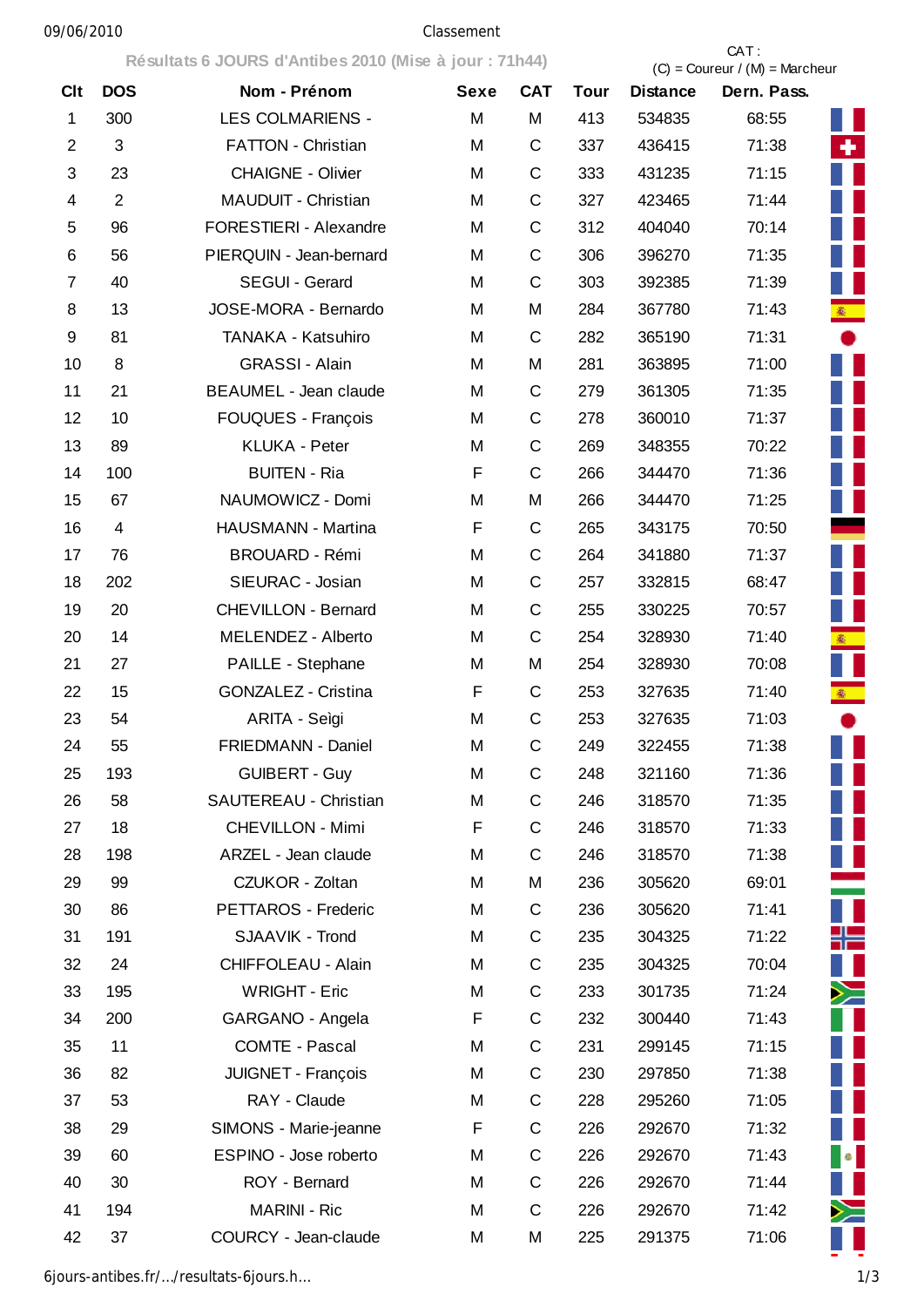| 09/06/2010 |                  |                            | Classement |              |     |        |       |      |
|------------|------------------|----------------------------|------------|--------------|-----|--------|-------|------|
| 43         | 22               | FREY - Jean-paul           | M          | $\mathsf{C}$ | 223 | 288785 | 71:42 | M.   |
| 44         | 63               | ZIMMERMANN - Walter        | M          | $\mathsf C$  | 219 | 283605 | 71:33 |      |
| 45         | 7                | <b>GRUENDLING - Peter</b>  | M          | C            | 219 | 283605 | 66:42 |      |
| 46         | 83               | <b>LAILLER - Patrick</b>   | M          | M            | 216 | 279720 | 71:33 |      |
| 47         | 51               | JEANNIN - Christian        | M          | C            | 216 | 279720 | 71:32 |      |
| 48         | $\boldsymbol{9}$ | PRUECKNER - Jaroslav       | M          | M            | 216 | 279720 | 70:09 |      |
| 49         | 28               | <b>ANDRADE - Chantal</b>   | F          | $\mathsf{C}$ | 215 | 278425 | 71:35 |      |
| 50         | 84               | <b>EMONIERE - Philippe</b> | M          | M            | 214 | 277130 | 71:16 |      |
| 51         | 48               | PRIOU - Michel             | M          | $\mathbf C$  | 213 | 275835 | 70:14 |      |
| 52         | 19               | <b>DURAND - Stephane</b>   | M          | $\mathsf C$  | 213 | 275835 | 70:59 |      |
| 53         | 45               | MARTINEZ - Alain           | M          | C            | 211 | 273245 | 71:27 |      |
| 54         | 66               | DALPHIN - Daniel           | M          | M            | 209 | 270655 | 70:07 |      |
| 55         | 92               | THIEBAULT - Jean           | M          | C            | 209 | 270655 | 71:33 |      |
| 56         | 36               | VAN GEENE - Regina         | F          | $\mathsf{C}$ | 207 | 268065 | 71:29 |      |
| 57         | 90               | <b>LEBRUN - Thierry</b>    | M          | M            | 207 | 268065 | 70:53 |      |
| 58         | 79               | <b>BEN</b> - Roger         | M          | C            | 206 | 266770 | 70:49 |      |
| 59         | 44               | VAN HIEL - Paul            | M          | $\mathsf C$  | 203 | 262885 | 71:24 |      |
| 60         | 38               | VELLY - Christian          | M          | C            | 203 | 262885 | 71:33 |      |
| 61         | 62               | MARANZINA - Aldo           | M          | C            | 202 | 261590 | 70:59 |      |
| 62         | 91               | <b>SVENSSON - Christer</b> | M          | M            | 201 | 260295 | 68:41 |      |
| 63         | 33               | GIBOURG - Marc             | M          | C            | 199 | 257705 | 71:43 |      |
| 64         | $\mathbf 1$      | FLAMENT - Jacques          | M          | M            | 197 | 255115 | 71:35 |      |
| 65         | 59               | CASPER - Alain             | M          | $\mathsf C$  | 193 | 249935 | 69:52 |      |
| 66         | 74               | PANNIER - Josiane          | F          | M            | 192 | 248640 | 71:41 |      |
| 67         | 35               | <b>LANCHAS - Pascal</b>    | M          | $\mathsf C$  | 188 | 243460 | 71:19 |      |
| 68         | 88               | <b>GRIZARD - Philippe</b>  | M          | C            | 187 | 242165 | 71:42 | a ka |
| 69         | 25               | <b>BILLARD - Philippe</b>  | M          | C            | 187 | 242165 | 67:12 |      |
| 70         | 31               | LECLERC - Marc             | M          | C            | 186 | 240870 | 70:30 | H.   |
| 71         | 39               | JOLY - Jerome              | M          | $\mathsf{C}$ | 185 | 239575 | 71:30 |      |
| 72         | 32               | LESCURE - Frederic         | M          | M            | 184 | 238280 | 71:35 | ш    |
| 73         | 73               | CODET - Gilbert            | M          | $\mathsf{C}$ | 183 | 236985 | 71:41 |      |
| 74         | 61               | LAFONT - Jeannick          | F          | $\mathsf{C}$ | 180 | 233100 | 70:53 |      |
| 75         | 65               | <b>CARRIERE - André</b>    | M          | $\mathsf C$  | 178 | 230510 | 70:27 |      |
| 76         | 16               | MEURGUE - François         | M          | C            | 177 | 229215 | 71:40 |      |
| 77         | 196              | VALLE - Romain             | M          | $\mathsf C$  | 177 | 229215 | 71:44 |      |
| 78         | 95               | LABORIE - Christophe       | M          | $\mathsf{C}$ | 176 | 227920 | 68:21 |      |
| 79         | 49               | <b>CORNICHON - Laurent</b> | M          | $\mathsf C$  | 170 | 220150 | 68:16 |      |
| 80         | 34               | <b>TOUGNE - Chantal</b>    | F          | $\mathbf C$  | 170 | 220150 | 71:41 | ٠    |
| 81         | 98               | VAUCHEL - Daniel           | M          | $\mathsf C$  | 168 | 217560 | 71:26 |      |
| 82         | 46               | <b>ARMAND - Laurent</b>    | M          | $\mathsf C$  | 165 | 213675 | 71:33 |      |
| 83         | 57               | <b>BOULANGER - Jc</b>      | M          | C            | 161 | 208495 | 71:42 |      |
| 84         | 43               | <b>WANTIEZ - Patrick</b>   | M          | $\mathsf C$  | 160 | 207200 | 71:43 |      |
| 85         | 17               | <b>BOUCHER - Alain</b>     | M          | $\mathsf C$  | 159 | 205905 | 71:18 |      |
| 86         | 93               | <b>BAIER - Norbert</b>     | M          | $\mathsf C$  | 159 | 205905 | 71:28 |      |